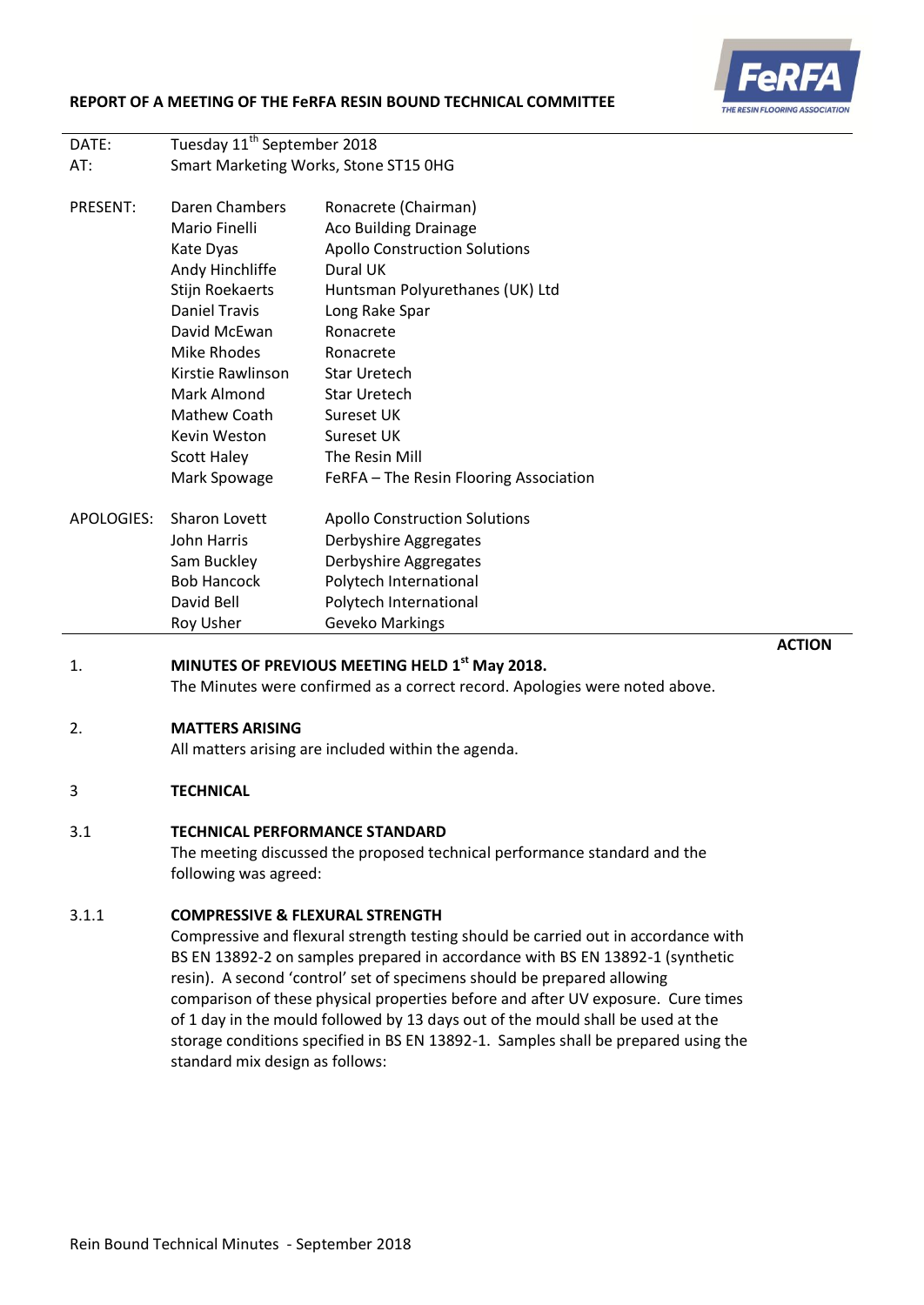### 3.1.2 **STANDARD MIX DESIGN**

| 2 – 5 mm European Autumn Quartz | 75 kg           |
|---------------------------------|-----------------|
| 1-3 mm European Autumn Quartz   | $25 \text{ kg}$ |
| C52 silica sand                 | $6.25$ kg       |
| Resin binder                    | 7.50 kg         |

Aggregate suppliers are to provide a more detailed specification for "European Autumn Quartz" and "C52 Silica Sand"

Daniel Travis, John Harris, Sam Buckley

# 3.1.3 **ABRASION RESISTANCE**

The committee agreed that neither this test nor the scuffing Test TRL 176 is appropriate and will not be included in the standard.

# 3.1.4 **SLIP RESISTANCE**

Where slip/skid resistance is quoted it should be for fully formulated or specified systems and tested in accordance with the methods given in BS 8204-6. The pendulum test value (PTV) should not be less than 40 in both the wet and dry state.

### 3.1.5 **CHEMICAL RESISTANCE**

Resistance to specific fluids shall be quoted where relevant i.e. petrol, diesel, hydraulic fluid etc.

# 3.1.6 **BEHAVIOUR AFTER ARTIFICIAL WEATHERING**

It was agreed that the difference between flexural and compressive strength before and after exposure would give a good indication of how suitable a binder system is for resin bound surfacing in external applications. There was much discussion about the merits of ISO 11507 vs BS EN ISO 16474-3. However, ISO 11507 has been cancelled, replaced and revised by BS EN ISO 16474-1 and BS EN ISO 16474-3. Therefore, the specified test standard should be BS EN ISO 16474-3. The appropriate cycle was agreed as method A, cycle No 1. Exposure duration of 2000 hours was agreed by all parties.

| Cycle        | Exposure     | Lamp        | Irradiance    | Black-panel  | Relative   |
|--------------|--------------|-------------|---------------|--------------|------------|
| No           | period       | type        |               | temperature  | humidity   |
|              |              |             |               | $^{\circ}$ C | %          |
|              | 4 h dry      |             | 0.83          | $60 +/- 3$   | not        |
|              |              | UVA-<br>340 | $W/m^2/nm$ at |              | controlled |
| $\mathbf{1}$ |              |             | 340 nm        |              |            |
|              | 4 h          |             | UV radiation  | $50 +/- 3$   | not        |
|              | condensation |             | off           |              | controlled |
|              | 5 h dry      | UVA-<br>340 | 0.83          | $50 +/- 3$   | not        |
|              |              |             | $W/m^2/nm$ at |              | controlled |
| 2            |              |             | 340 nm        |              |            |
|              | 1 h water    |             | UV radiation  | $25 + (-3)$  | not        |
|              | spray        |             | off           |              | controlled |

At this early stage, consideration should be given to clause 7.4 of the standard "In cases where specimen thickness or low thermal conductivity does not allow condensation, use method A, cycle No. 2". Any member taking part in the test programme is asked to comment on the appropriate method (cycle 1 or 2) before the test programme commences taking into account that the specimens will be 40 mm in thickness and porous. **Please comment promptly on receipt of these**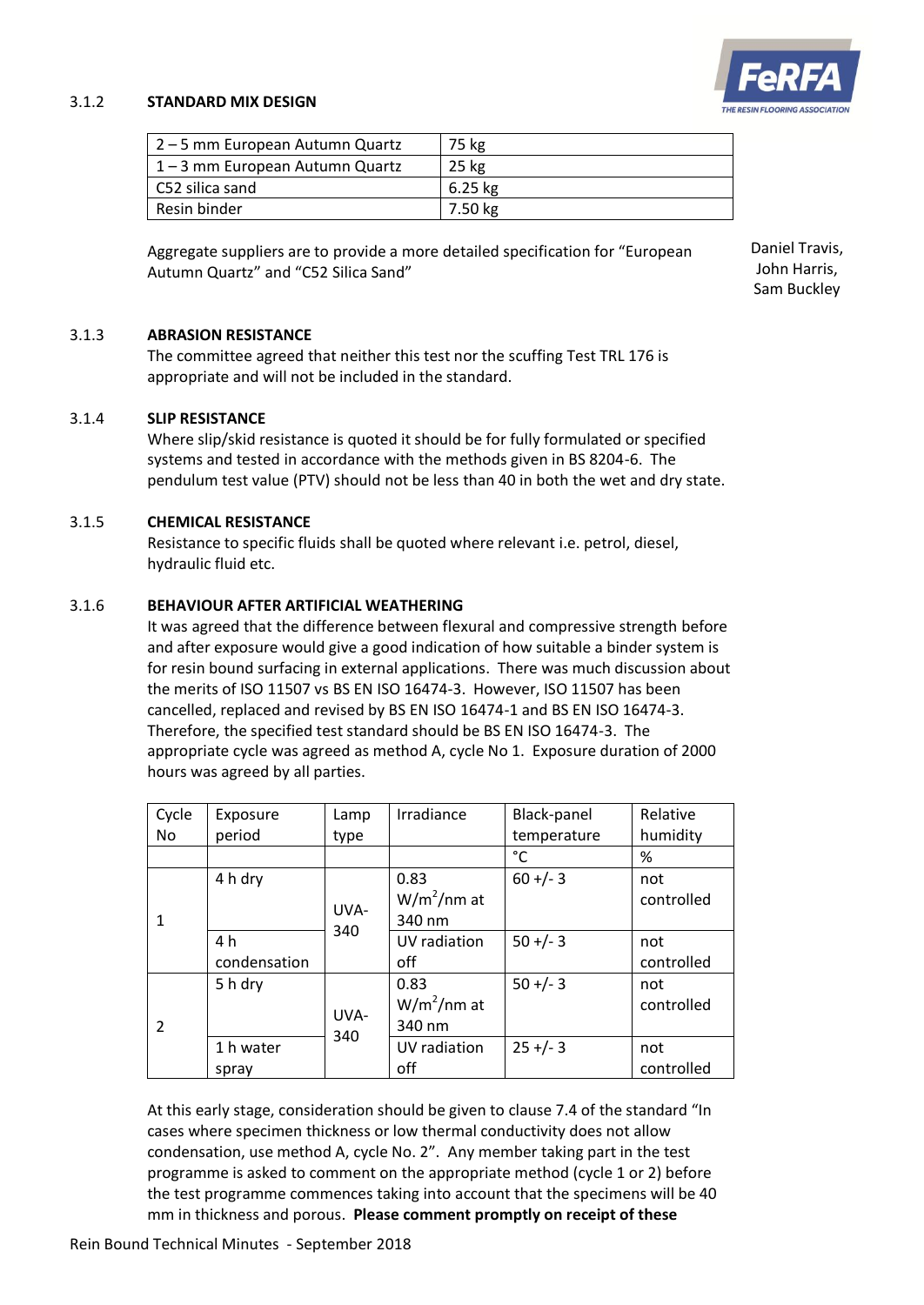#### **minutes so as not to delay the test programme.**



# 3.1.7 **INITIAL TEST PROGRAMME**

It was agreed that manufacturing members would undertake an initial test programme in order to establish minimum performance limits in terms of initial flexural and compressive strength and a minimum level of property retention after exposure. The aim is to have these results available for discussion at the next meeting which at the time of writing is 131 days hence. Given that the complete testing process will take a minimum of 98 days, the committee needs to establish the testing parameters as detailed above very quickly. Mark Spowage will coordinate responses [\(mark@ferfa.org.uk\)](mailto:mark@ferfa.org.uk).

#### 3.1.8 **RESIN CONTENT**

It was agreed to remove this minimum level recommendation.

#### 3.2 **AGGREGATE SELECTION**

It was agreed to incorporate the following statement into the guidance note:

#### *Rusting*

*Natural aggregates may contain small amounts of iron which can produce rust staining when exposed to air and water; standard resin bound surfacing blends contain aggregates selected for infrequency of incidence of staining but iron may be present in any natural aggregate. The presence of iron cannot be identified before use and any resulting stains should not be regarded as a product defect. The performance of surfacing which exhibits rust staining will not be affected by the stains.*

### 3.3 **CARE AND MAINTENANCE**

No changes were proposed for the section on Care and Maintenance.

#### 3.4 **DETAILING**

It was agreed to add a section on detailing to the guidance note. The following text is submitted for comment:

#### *DETAILING*

*Sufficient time should be allowed at the tendering stage for the correct fixing operations of trims and drainage channels. Failure to carry out this operation correctly can lead to premature de-bonding or cracking of the system.*

#### *EDGING STRIPS*

*Aluminium edging strips may not be suitable for free edges where crushing could occur due to the malleable nature of the material. Where this may be an issue, stainless steel should be the material of choice. Consideration should also be given to perforated edging strips which allow the passage of water.*

**Stijn Roekaerts, David McEwan , Kirstie Rawlinson, Mark Almond, Kate Dyas**

**Stijn Roekaerts, David McEwan , Kirstie Rawlinson, Mark Almond, Kate Dyas, Mark Spowage**

Mike Rhodes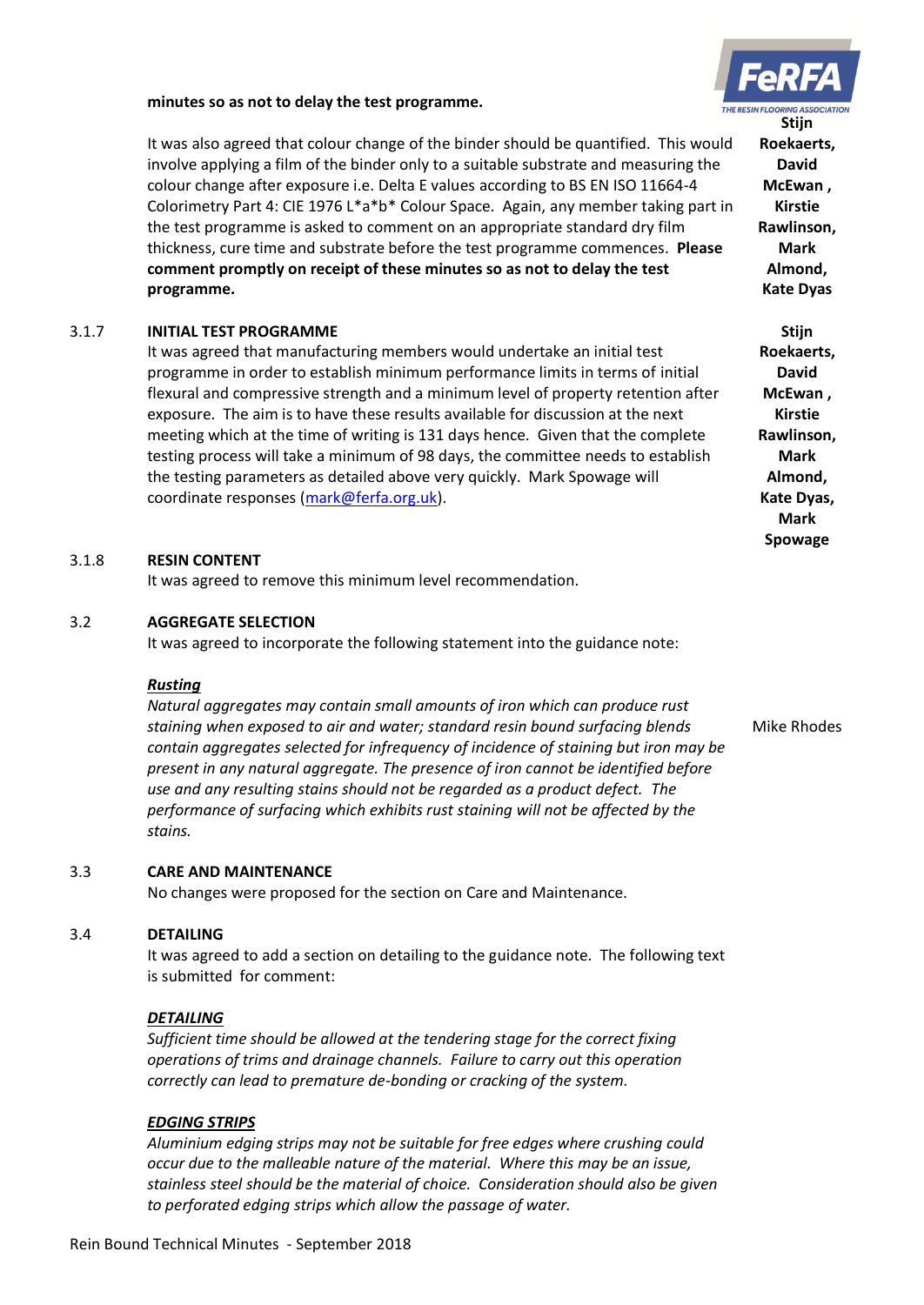

*In all cases, edging strips and joint details should be securely fixed to the substrate with a suitable adhesive or by mechanical means. In the case of bituminous substrates e.g. asphalt, trims should be mechanically fixed due to the difficulty in adhesives bonding to both surfaces owing to the oily nature of the material and the movement of the substrate over time.*

# *DRAINAGE CHANNELS*

*Consideration should be given to open-sided/perforated drainage channels to collect and convey rainwater percolating within the resin bound surfacing to drainage points. Standard drainage channels should not be drilled/perforated on site without the express permission and advice of the manufacture as this practice could lead to weakening of the structure.*

Dural and ACO agreed to provide suitable images of trims and channels for incorporation into the guidance note and training presentation. Images of perforated drainage and trims would be informative. NOTE: Since the meeting, Andy Hinchliffe has provided the following comment:

Mario Finelli, Andy Hinchliffe

ALL

"Following our presentation at the Ferfa Resin Bound Technical Committee, Dural have taken on board comments that no profiles are specifically designed for your market and that non offer drainage capabilities. Ee will at the next meeting show our new drainage profiles."

Andy has also provided images of a specially developed trim with drainage slots (attached).

# 4 **TRAINING STANDARD**

A standard training presentation has been drafted by Darren Chambers (Chair) and circulated to committee members. Members have been invited to contribute good quality brand-free images for appropriate slides. All comments regarding the draft training presentation are required by the end of November so that a second draft can be circulated for comment at the next committee meeting. Ongoing points to note are:

- If possible, the training will be based on the CITB format for Short Duration training which may allow in-scope contractors to claim CITB attendance grant.
- Training will be delivered at approved training centres
- End point assessment will involve a test (multiple choice)
- Training achievement certificates to include company logo of training delivery company/organisation
- Training records to be retained by training delivery organisation
- Maximum number of learners per training session agreed at 12
- Training material will be generic. Marketing/commercial topics may be included at start or end of formal training course.
- Because FeRFA will not be delivering the training, the material cannot be branded as Ferfa training material. Ferfa have a dedicated Training Officer and it may be possible to offer this training as a one day up skilling course. The Ferfa logo will be removed from individual slides. FeRFA member companies may of course include the FeRFA logo on the marketing/commercial introduction slides.